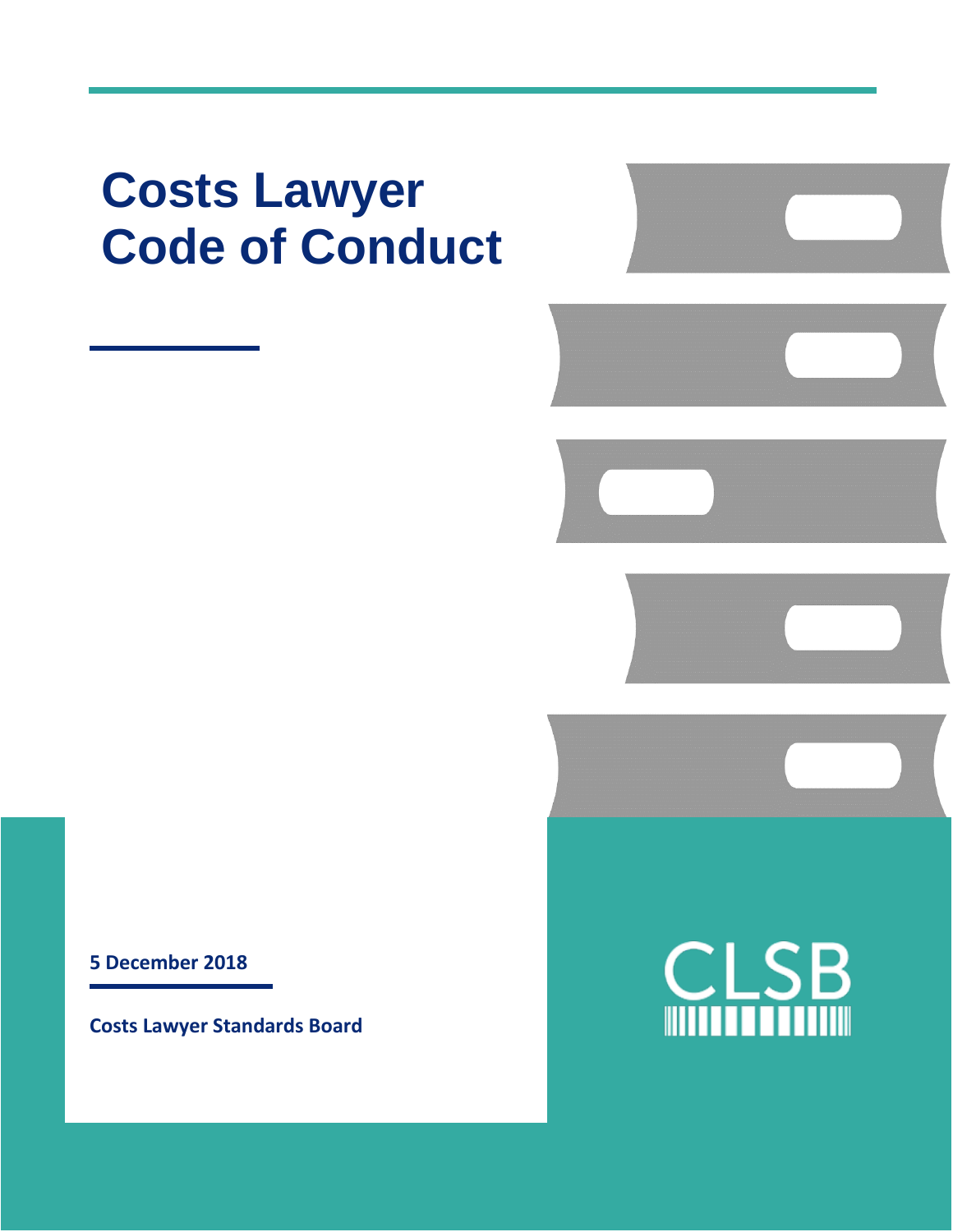## **Definitions**

| <b>CLSB</b>         | The Costs Lawyer Standards Board                               |
|---------------------|----------------------------------------------------------------|
| <b>Costs Lawyer</b> | A Costs Lawyer with a current practising certificate issued by |
|                     | CLSB and regulated by CLSB                                     |
| Code                | This Code of Conduct made pursuant to the LSA                  |
| <b>LSA</b>          | <b>Legal Services Act 2007</b>                                 |

## **Introduction**

This Code is made pursuant to the LSA and sets out the principles to be followed by you as a Costs Lawyer. Further, it sets out your authorised rights and works in conjunction with prevailing legislation in such a way as to regulate what you can and cannot do under your authorisation.

Under section 176(1) of the LSA you must comply with this Code. Breach of this Code may result in disciplinary proceedings being brought against you by CLSB. This Code is effective on the date stated on the first page and replaces the previous Code of Conduct effective 31 October 2011.

## **Authorised rights**

As a Costs Lawyer you are a regulated person under the LSA and are authorised to carry on the following reserved legal activities:

- The exercise of a right of audience
- The conduct of litigation
- The administration of oaths

Provided that you are instructed to deal only with matters that relate to costs, you may conduct proceedings and represent clients in any court or tribunal, including any criminal court or courts martial, the Supreme Court or the Privy Council where:

• the proceedings are at first instance;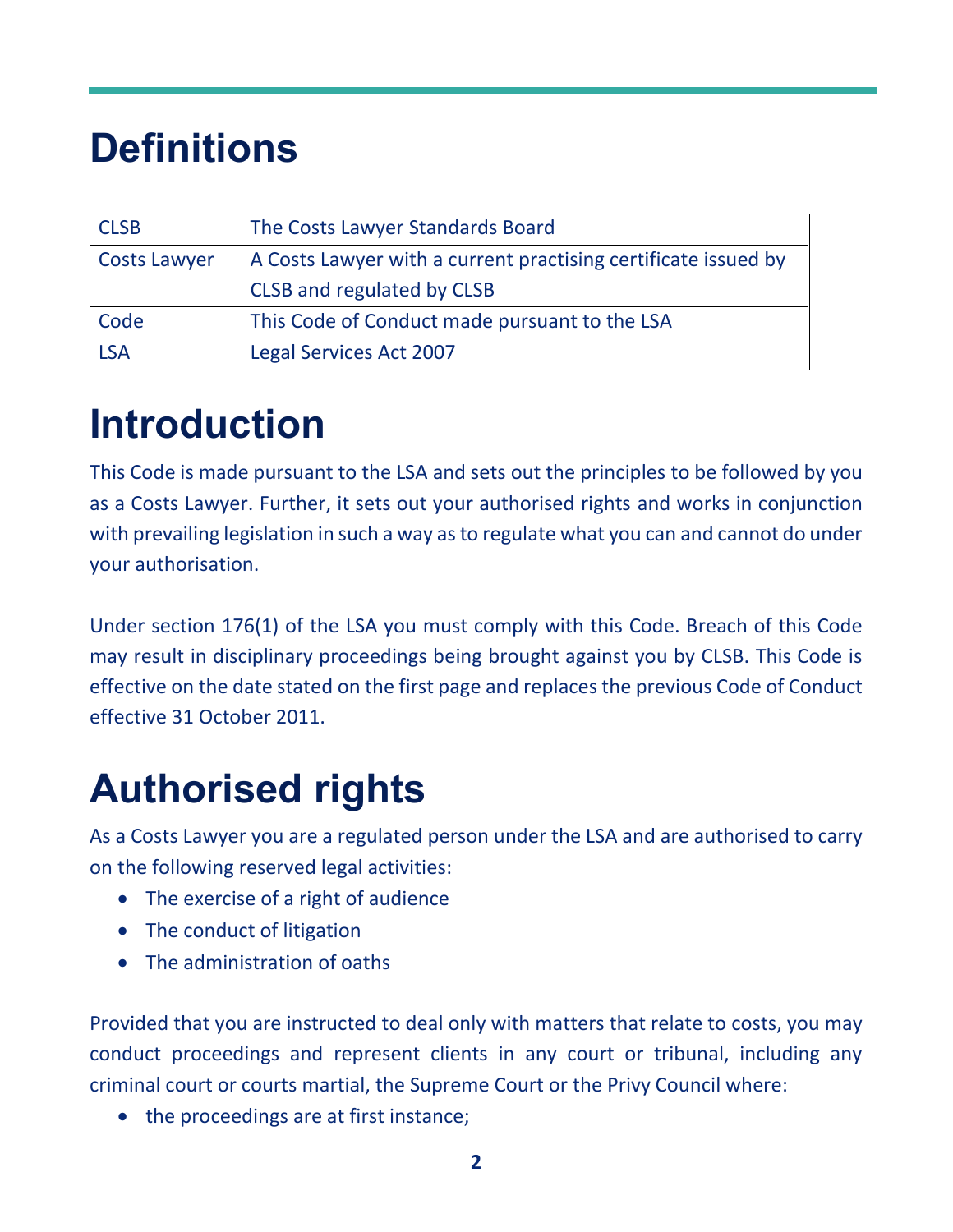- the proceedings include an appeal below the level of the Court of Appeal or Upper Tribunal, are on a first appeal (other than in the Court of Appeal) and the appeal itself relates to costs;
- the proceedings do not fall within either of the categories above, but your instructions are limited to dealing with the costs of the proceedings; or
- the court or tribunal grants permission for you to conduct proceedings or to represent a client (or both).

Where proceedings relate to other matters, in addition to costs, the rights referred to above apply only to those parts of the proceedings (if any) that:

- relate solely to costs; or
- when they relate to other issues, solely those issues that are not in dispute.

A matter "relates to costs" if it relates to payments for legal representation, including payments in respect of pro bono representation under section 194 of the LSA, or to payments made for bringing or defending any proceedings, but only if and to the extent that those monies are not damages. For the avoidance of doubt, this includes:

- costs between opposing parties including costs management and budgeting;
- solicitor and client costs but not if and to the extent that issues of negligence arise when a lawyer competent to deal with allegations of negligence ought to be instructed instead;
- legal aid, criminal costs, wasted costs or costs against third parties.

Further, you may administer any oath.

## **Seven principles of regulation**

There are seven principles to which Costs Lawyers must conform to ensure public confidence in you and the profession. Adherence to these principles is mandatory.

You must:

- 1. Act with integrity and professionalism.
- 2. Comply with your duty to the court in the administration of justice.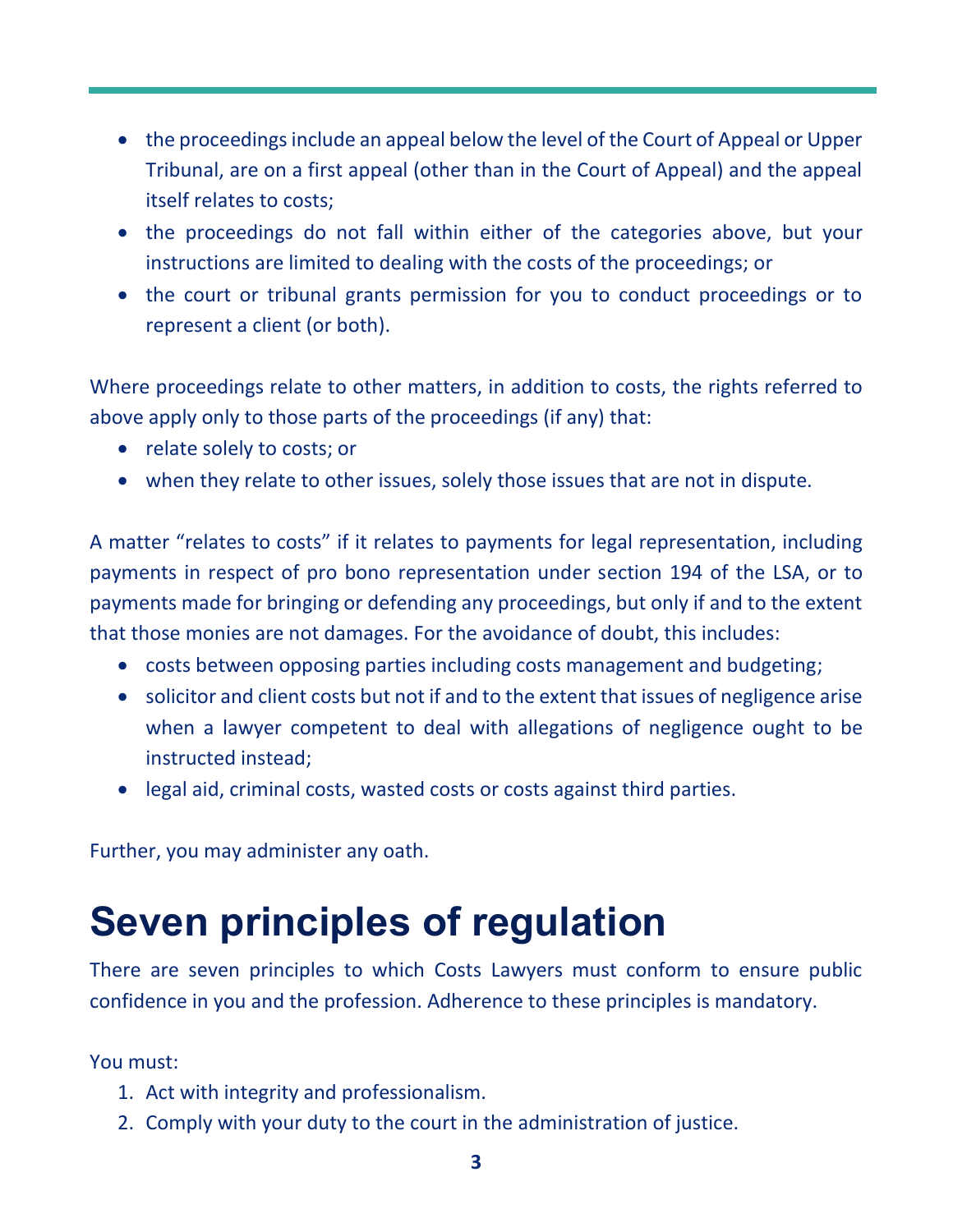- 3. Act in the best interests of your client.
- 4. Provide a good quality of work and service to each client.
- 5. Deal with the regulators and Legal Ombudsman in an open and co-operative way.
- 6. Treat everyone with dignity and respect.
- 7. Keep your work on behalf of your clients confidential.

### PRINCIPLE 1: Act with integrity and professionalism

- 1.1 You must act honestly, professionally and with integrity in all your dealings in your professional life and not allow yourself to be compromised.
- 1.2 You must not attempt to carry on a reserved legal activity other than one you are authorised to undertake under the LSA.
- 1.3 You must not give false or misleading information to anyone with whom you deal.
- 1.4 You must not be misleading or inaccurate when you publicise yourself as a Costs Lawyer or your business.
- 1.5 You must not:
	- (i) make an unsolicited approach by any means to a private individual (lay person) or to domestic premises (unless a business is being conducted from there) in order to publicise your service as a Costs Lawyer or your business; or
	- (ii) accept referrals from a third party who made an unsolicited approach to the private individual (lay person) being referred.
- 1.6 You must not enter into any fee arrangements which are unlawful.
- 1.7 You must not act in any way which is likely to diminish the trust the public places in you or in the profession of Costs Lawyers.

### PRINCIPLE 2: Comply with your duty to the court in the administration of justice

2.1 You must at all times act within the law.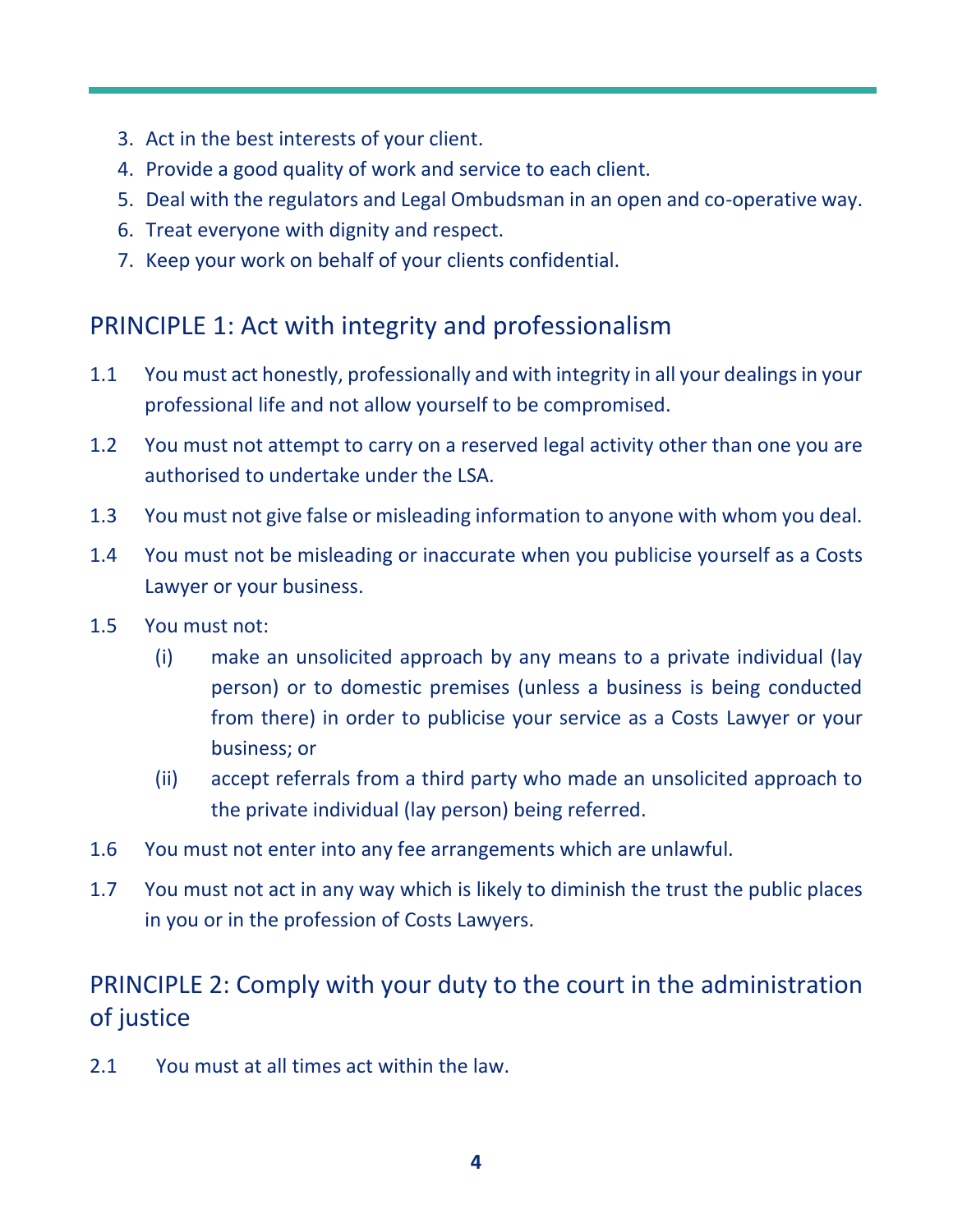- 2.2 You must not knowingly or recklessly either mislead the court or allow the court to be misled.
- 2.3 You must comply with any court order which places an obligation on you and you must not be in contempt of court.
- 2.4 You must advise clients to comply with court orders made against them.

#### PRINCIPLE 3: Act in the best interests of the client

- 3.1 You must act at all times to ensure the client's interest is paramount except where this conflicts with your duties to the court or where otherwise permitted by law. You must decline to act if it would not be in the client's best interests or if that client's interests conflict directly with your own or with those of another client.
- 3.2 You must provide for an effective complaints procedure (first-tier complaints handling procedure) which is simple and transparent and ensures that a complaint can be made by any reasonable means and which takes into account the individual needs of clients (in particular the needs of vulnerable clients).
- 3.3 You must ensure that complaints are dealt with promptly (within a maximum eight week period from date of receipt) openly and fairly and that appropriate provisions for redress exist.
- 3.4 You must advise new clients in writing when instructions are first received of:
	- (i) An estimate of fees / details of charging structure and where that estimate subsequently becomes inaccurate or that charging structure changes provide an updated estimate / notice of revised charges.
	- (ii) The right to complain.
	- (iii) How to complain i.e. first-tier complaints handling procedure.
	- (iv) The period within which you will deal with complaints under your first-tier complaints handling procedure.
	- (v) The client's right to refer their complaint to the Legal Ombudsman in the event the matter is not resolved to the satisfaction of the client or the matter has not been resolved within eight weeks of the complaint being made.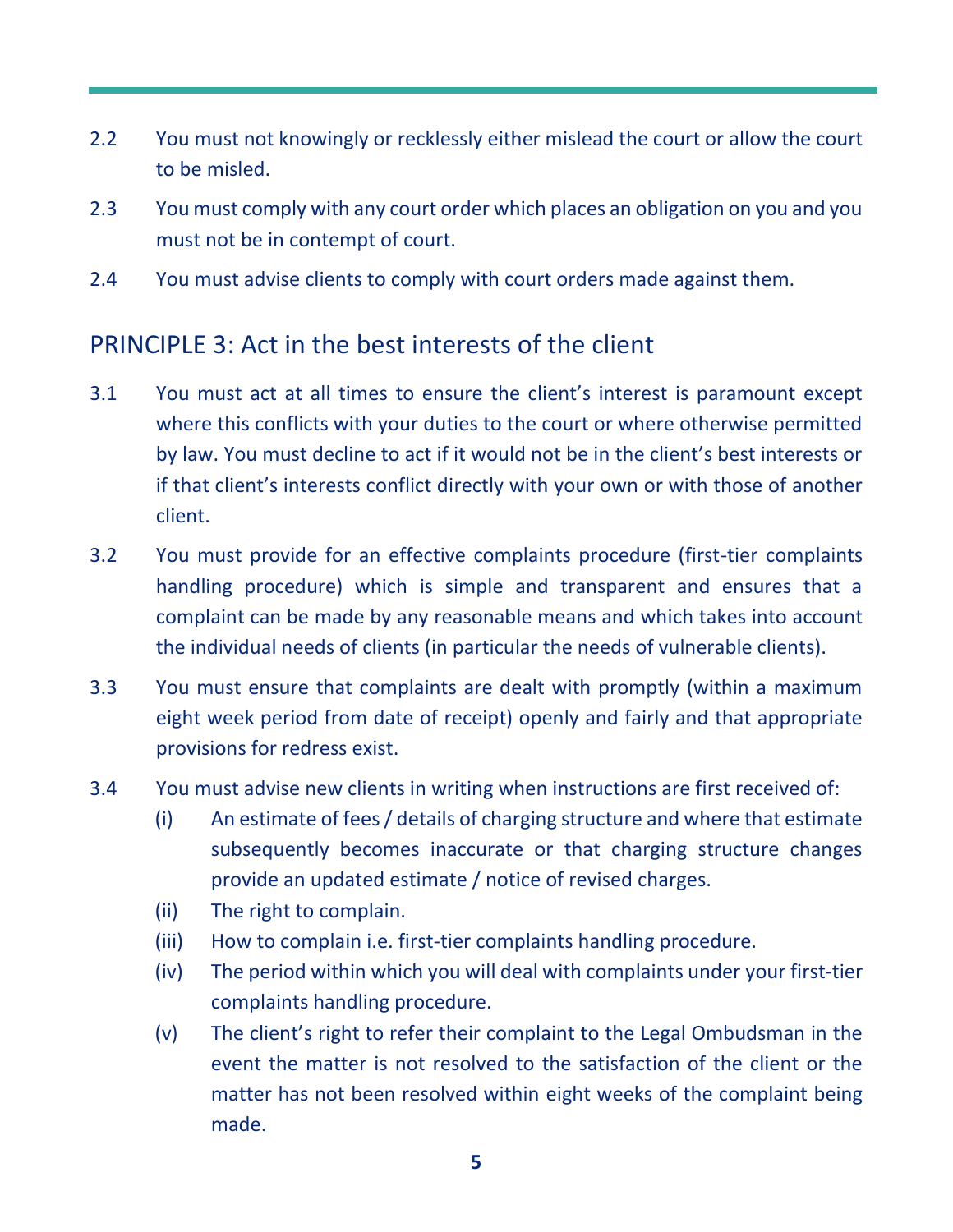- (vi) Applicable time limits for referring the complaint to the Legal Ombudsman.
- (vii) The Legal Ombudsman's contact details.
- 3.5 You must identify and rectify any systemic client complaint issues, taking steps to do so promptly upon discovery.
- 3.6 You must not accept client money save for disbursements and payment of your proper professional fees.
- 3.7 You must provide required documentation and information on an application for a practising certificate and in the event of any complaint investigation conducted by CLSB or the Legal Ombudsman.
- 3.8 You must ensure that you maintain professional indemnity insurance which complies with the requirements of the CLSB prevailing at the time and promptly provide evidence of that insurance cover if requested by a client, CLSB, ACL or the Legal Ombudsman.

#### PRINCIPLE 4: Provide a good quality of work and service to each client

- 4.1 You must ensure that you only undertake work for which you are properly qualified.
- 4.2 Work must be undertaken with due skill, care and attention, with proper regard for the technical standard expected of you. If you do not have the knowledge, skills or experience to undertake the work you must decline it.
- 4.3 You must ensure that you carry out your professional work in a timely manner with proper regard for standards of professional service and care.
- 4.4 You must keep your professional knowledge up to date by undertaking relevant training in accordance with current Practising Rules.
- 4.5 You must keep the client regularly informed as to the progress of the work and keep accurate records of that work.
- 4.6 You must ensure that clients are able to make informed decisions about the work being undertaken on their behalf and the cost of that work.